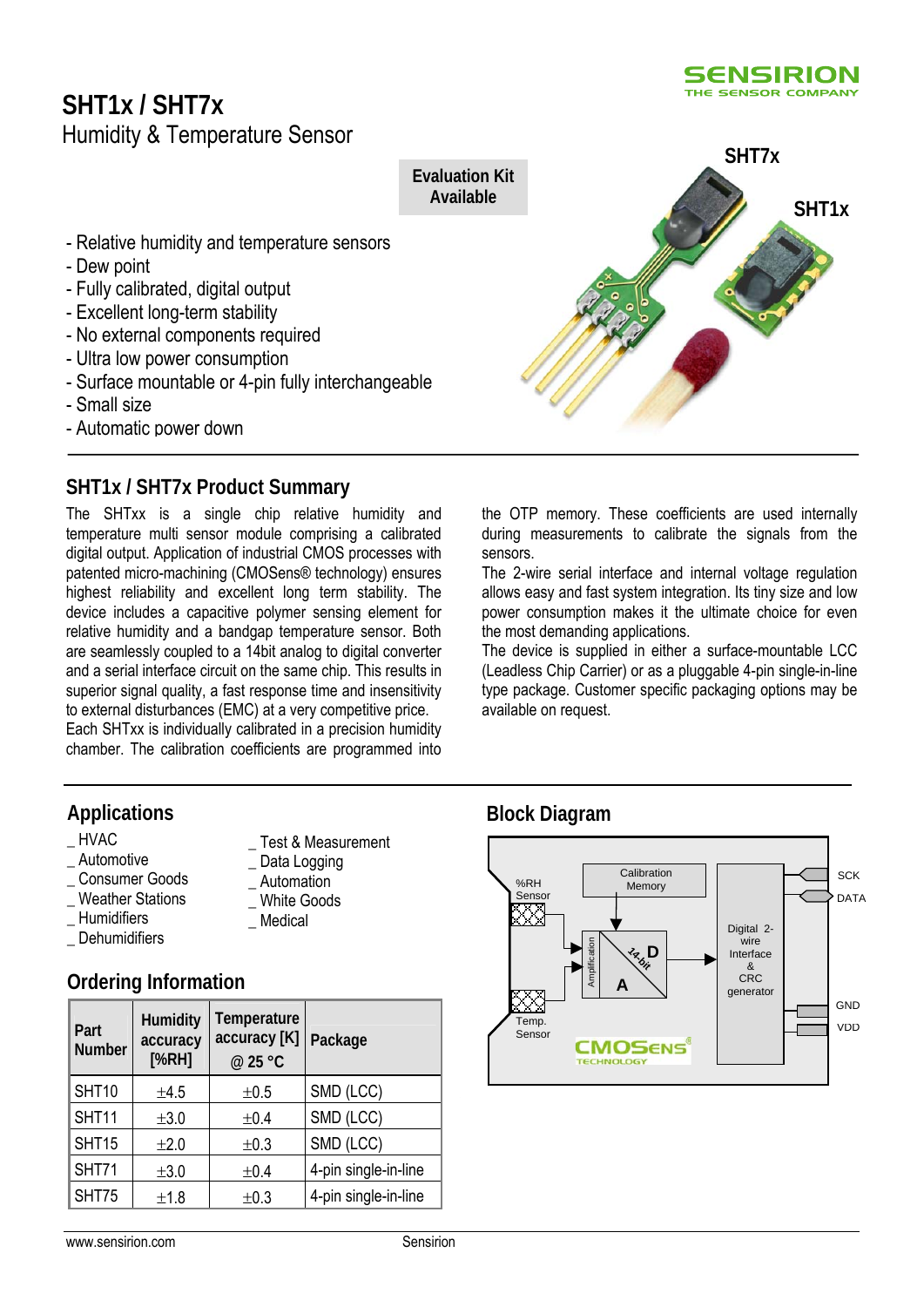| Parameter                              | Conditions                     | Min.  | Typ.                  | Max.       | <b>Units</b> |
|----------------------------------------|--------------------------------|-------|-----------------------|------------|--------------|
| <b>Humidity</b>                        |                                |       |                       |            |              |
| Resolution (1)                         |                                | 0.5   | 0.03                  | 0.03       | %RH          |
|                                        |                                | 8     | 12                    | $12^{(2)}$ | bit          |
| Repeatability                          |                                |       | ±0.1                  |            | %RH          |
| Accuracy <sup>(3)</sup><br>Uncertainty | linearized                     |       | see figure 1          |            |              |
| Interchangeability                     |                                |       | Fully interchangeable |            |              |
| Nonlinearity                           | raw data                       |       | $\pm 3$               |            | %RH          |
|                                        | linearized                     |       | <<1                   |            | %RH          |
| Range                                  |                                | 0     |                       | 100        | %RH          |
| Response time                          | 1/e (63%)<br>at 25°C, 1m/s air | 6     | 8                     | 10         | S            |
| <b>Hysteresis</b>                      |                                |       | ±1                    |            | %RH          |
| Long term stability                    | typical                        |       | ${}_{0.5}$            |            | %RH/yr       |
| Temperature                            |                                |       |                       |            |              |
| Resolution (1)                         |                                | 0.04  | 0.01                  | 0.01       | °C           |
|                                        |                                | 0.07  | 0.02                  | 0.02       | °F           |
|                                        |                                | 12    | 14                    | 14         | bit          |
| Repeatability                          |                                |       | ±0.1                  |            | °C           |
|                                        |                                |       | ±0.2                  |            | °F           |
| Accuracy <sup>(3)</sup>                |                                |       | see figure 1          |            |              |
| Range                                  |                                | $-40$ |                       | 123.8      | °C           |
|                                        |                                | $-40$ |                       | 254.9      | °F           |
| Response Time                          | 1/e (63%)                      | 5     |                       | 30         | S            |

# **1 Sensor Performance Specifications**

# **2 Interface Specifications**



**Figure 2** Typical application circuit

# **2.1 Power Pins**

The SHTxx requires a voltage supply between 2.4 and 5.5 V. **After powerup the device needs 11ms to reach its "sleep" state. No commands should be sent before that time.**

Power supply pins (VDD, GND) may be decoupled with a 100 nF capacitor.

# **2.2 Serial Interface (Bidirectional 2-wire)**

The serial interface of the SHTxx is optimized for sensor readout and power consumption and is not compatible with



I 2C interfaces, see FAQ for details.

# *2.2.1 Serial clock input (SCK)*

The SCK is used to synchronize the communication between a microcontroller and the SHTxx. Since the interface consists of fully static logic there is no minimum SCK frequency.

# *2.2.2 Serial data (DATA)*

The DATA tristate pin is used to transfer data in and out of the device. DATA **changes after the falling edge** and is **valid on the rising edge** of the serial clock SCK. During transmission the DATA line must remain stable while SCK is high. To avoid signal contention the microcontroller should only drive DATA low. An external pull-up resistor (e.g. 10 k $\Omega$ ) is required to pull the signal high. (See Figure 2) Pull-up resistors are often included in I/O circuits of microcontrollers.

See Table 5 for detailed IO characteristics

<sup>(1)</sup> The default measurement resolution of 14bit (temp.) and 12bit (humidity) can be reduced to 12 and 8 bit through the status register. (2) Effective number of bits is 11bit. (3) Each SHTxx is tested to be fully within accuracy specifications at 25°C (77°F) and 3.3V.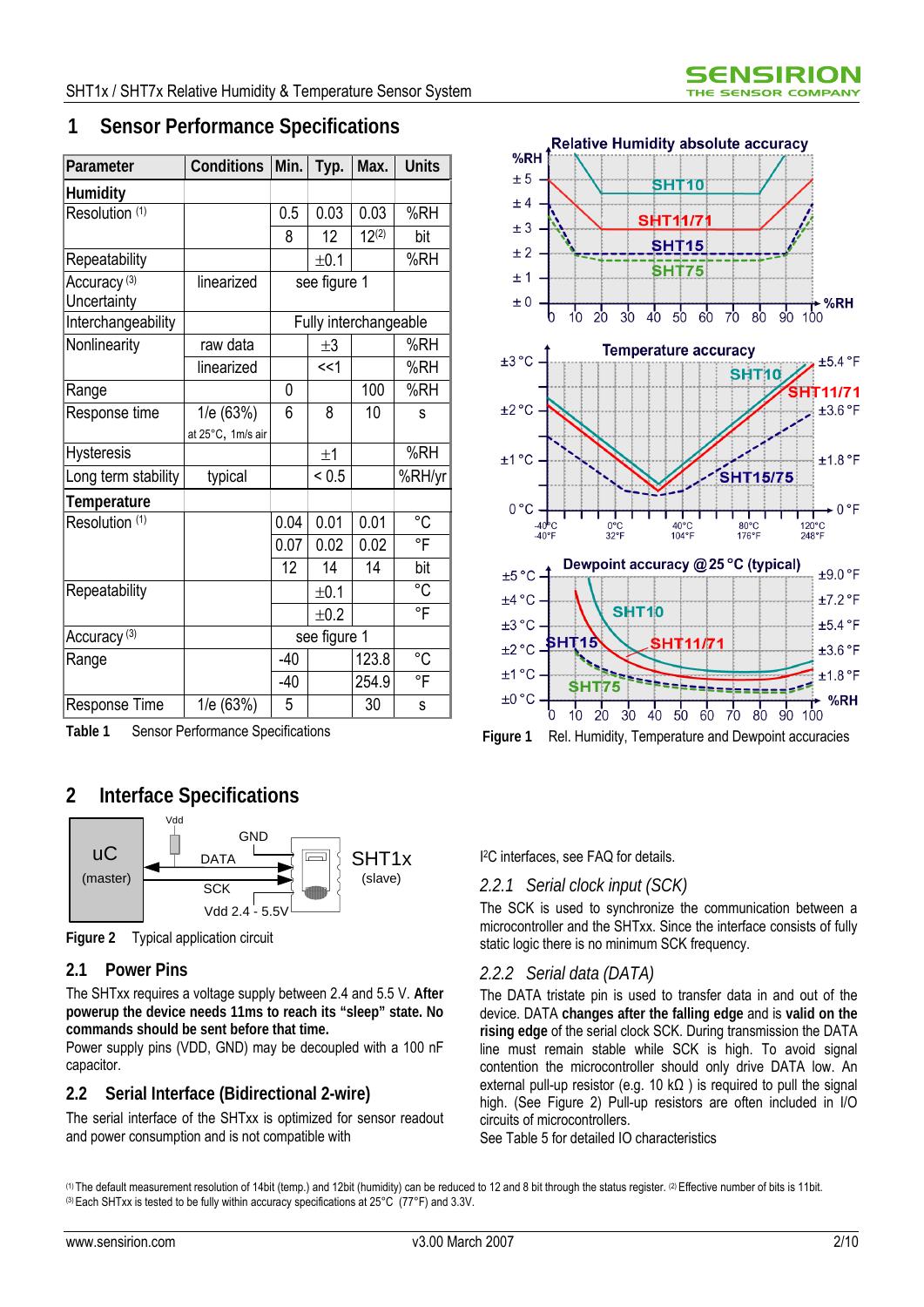### *2.2.3 Sending a command*

To initiate a transmission, a "Transmission Start" sequence has to be issued. It consists of a lowering of the DATA line while SCK is high, followed by a low pulse on SCK and raising DATA again while SCK is still high.



**Figure 3** "Transmission Start" sequence

The subsequent command consists of three address bits (only "000" is currently supported) and five command bits. The SHTxx indicates the proper reception of a command by pulling the DATA pin low (ACK bit) after the falling edge of the 8th SCK clock. The DATA line is released (and goes high) after the falling edge of the 9th SCK clock.

| <b>Command</b>                               | Code        |
|----------------------------------------------|-------------|
| Reserved                                     | 0000x       |
| <b>Measure Temperature</b>                   | 00011       |
| Measure Humidity                             | 00101       |
| <b>Read Status Register</b>                  | 00111       |
| <b>Write Status Register</b>                 | 00110       |
| Reserved                                     | 0101x-1110x |
| Soft reset, resets the interface, clears the | 11110       |
| status register to default values            |             |
| wait minimum 11 ms before next command       |             |

**Table 2** SHTxx list of commands

### *2.2.4 Measurement sequence (RH and T)*

After issuing a measurement command ('00000101' for RH, '00000011' for Temperature) the controller has to wait for the measurement to complete. This takes approximately 11/55/210 ms for a 8/12/14bit measurement. The exact time varies by up to  $\pm 15$ % with the speed of the internal oscillator. To signal the completion of a measurement, the SHTxx pulls down the data line and enters idle mode. The controller **must** wait for this "data ready" signal before restarting SCK to readout the data. Measurement data is stored until readout,

therefore the controller can continue with other tasks and readout as convenient.

Two bytes of measurement data and one byte of CRC checksum will then be transmitted. The uC must acknowledge each byte by pulling the DATA line low. All values are MSB first, right justified. (e.g. the 5<sup>th</sup> SCK is MSB for a 12bit value, for a 8bit result the first byte is not used).

Communication terminates after the acknowledge bit of the CRC data. If CRC-8 checksum is not used the controller may terminate the communication after the measurement data LSB by keeping ack high.

The device automatically returns to sleep mode after the measurement and communication have ended.

**Warning:** To keep self heating below 0.1 °C the SHTxx should not be active for more than 10% of the time (e.g. max. 2 measurements / second for 12bit accuracy).

### *2.2.5 Connection reset sequence*

If communication with the device is lost the following signal sequence will reset its serial interface:

While leaving DATA high, toggle SCK 9 or more times. This must be followed by a "Transmission Start" sequence preceding the next command. This sequence resets the interface only. The status register preserves its content.



**Figure 4** Connection reset sequence

### *2.2.6 CRC-8 Checksum calculation*

The whole digital transmission is secured by a 8 bit checksum. It ensures that any wrong data can be detected and eliminated.

Please consult application note "CRC-8 Checksum Calculation" for information on how to calculate the CRC.

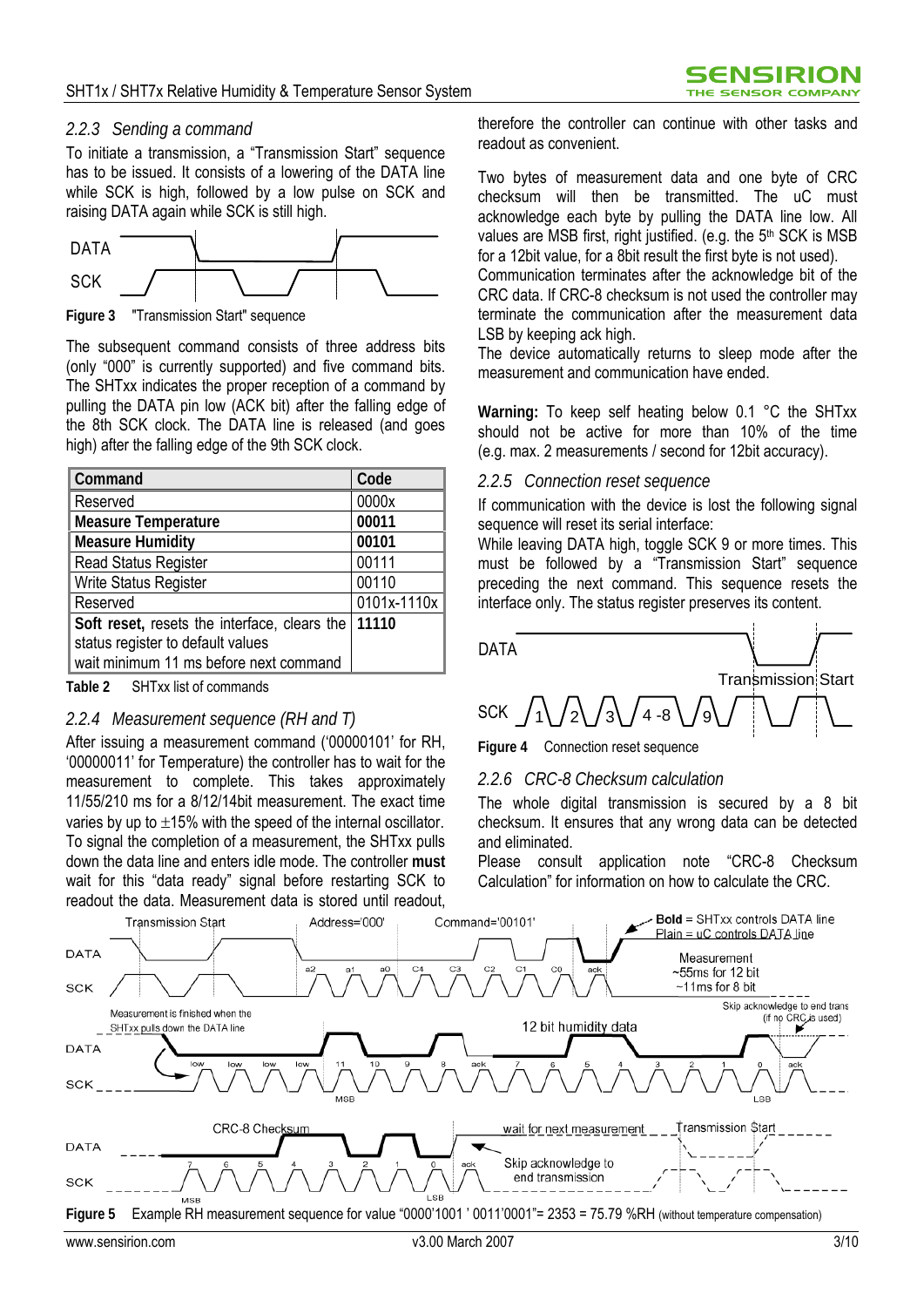



**Figure 6** Overview of Measurement Sequence (TS = Transmission Start)

# **2.3 Status Register**

Some of the advanced functions of the SHTxx are available through the status register. The following section gives a brief overview of these features. A more detailed description is available in the application note "Status Register"



Command

**Figure 7** Status Register Write



Command

**Figure 8** Status Register Read

| <b>Bit</b>     | <b>Type</b> | Default<br><b>Description</b>                                                                   |          |                                                                             |
|----------------|-------------|-------------------------------------------------------------------------------------------------|----------|-----------------------------------------------------------------------------|
| 7              |             | reserved                                                                                        | 0        |                                                                             |
| 6              | R           | End of Battery (low voltage detection)<br>$0'$ for Vdd > 2.47<br>'1' for $Vdd < 2.47$           |          | No default value.<br>bit<br>$i$ s<br>only<br>updated after a<br>measurement |
| 5              |             | reserved                                                                                        | $\Omega$ |                                                                             |
| $\overline{4}$ |             | reserved                                                                                        | 0        |                                                                             |
| 3              |             | For Testing only, do not use                                                                    | $\Omega$ |                                                                             |
| $\overline{2}$ | R/W         | Heater                                                                                          | n        | off                                                                         |
| $\overline{1}$ | R/W         | no reload from OTP                                                                              | 0        | reload                                                                      |
| $\mathbf{0}$   | R/W         | $'1' = 8bit RH / 12bit Temperature resolution$<br>'0' = 12bit RH / 14bit Temperature resolution | 0        | 12bit RH<br>14bit Temp.                                                     |

**Table 3** Status Register Bits

### *2.3.1 Measurement resolution*

The default measurement resolution of 14bit (temperature) and 12bit (humidity) can be reduced to 12 and 8bit. This is especially useful in high speed or extreme low power applications.

### *2.3.2 End of Battery*

The "End of Battery" function detects VDD voltages below 2.47 V. Accuracy is  $\pm 0.05$  V

### *2.3.3 Heater*

An on chip heating element can be switched on. It will increase the temperature of the sensor by 5-15 °C (9-27 °F). Power consumption will increase by  $\sim$ 8 mA  $\omega$  5 V.

### Applications:

By comparing temperature and humidity values before and

With one measurement of 12bit accuracy per second

after switching on the heater, proper functionality of both sensors can be verified.

• In high (>95 %RH) RH environments heating the sensor element will prevent condensation, improve response time and accuracy

**Warning:** While heated the SHTxx will show higher temperatures and a lower relative humidity than with no heating.

### **2.4 Electrical Characteristics(1)**

VDD=5V, Temperature = 25 °C unless otherwise noted

| Parameter                 | <b>Conditions</b> | Min. | Typ.       | Max.        | <b>Units</b> |
|---------------------------|-------------------|------|------------|-------------|--------------|
| Power supply DC           |                   | 2.4  | 5          | $5.5^{(2)}$ | V            |
| Supply current            | measuring         |      | 550        |             | μA           |
|                           | average           | 2(3) | $28^{(4)}$ |             | μA           |
|                           | sleep             |      | 0.3        |             | μA           |
| Low level output voltage  |                   | 0    |            | 20%         | Vdd          |
| High level output voltage |                   | 75%  |            | 100%        | Vdd          |
| Low level input voltage   | Negative going    | 0    |            | 20%         | Vdd          |
| High level input voltage  | Positive going    | 80%  |            | 100%        | Vdd          |
| Input current on pads     |                   |      |            |             | μA           |
| Output peak current       | on                |      |            | 4           | mA           |
|                           | Tristated (off)   |      | 10         |             | μA           |

**Table 4** SHTxx DC Characteristics

|                             | Parameter            | Conditions         |     |     | Min Typ. Max. Unit |            |
|-----------------------------|----------------------|--------------------|-----|-----|--------------------|------------|
| $\ F_{\text{SCK}}\ $        | <b>SCK</b> frequency | VDD > 4.5 V        |     |     | 10                 | MHz        |
|                             |                      | VDD < 4.5 V        |     |     |                    | <b>MHz</b> |
| T <sub>RFO</sub>            | DATA fall time       | Output load 5 pF   | 3.5 | 10  | 20                 | ns         |
|                             |                      | Output load 100 pF | 30  | 40  | 200                | ns         |
| $\mathsf{I}_{\mathsf{CLx}}$ | SCK hi/low time      |                    | 100 |     |                    | ns         |
| ∥T∨                         | DATA valid time      |                    |     | 250 |                    | ns         |
| $ T_{\textrm{SU}} $         | DATA set up time     |                    | 100 |     |                    | ns         |
| <b>T</b> <sub>HO</sub>      | DATA hold time       |                    | 0   | 10  |                    | ns         |
| $ T_R/T_F $                 | SCK rise/fall time   |                    |     | 200 |                    | ns         |

**Table 5** SHTxx I/O Signals Characteristics



**Figure 9** Timing Diagram

<sup>(1)</sup> Parameters are periodically sampled and not  $100\%$  tested (2) Pecommended voltage supply for bighest accuracy is between

<sup>(2)</sup> Recommended voltage supply for highest accuracy is between  $2.4...3.6V$ , due to sensor calibration at 3.3V.<br>(3) With one measurement of 8 bit accuracy without OTP reload per second

<sup>(3)</sup> With one measurement of 8 bit accuracy without OTP reload per second  $(4)$  With one measurement of 12bit accuracy per second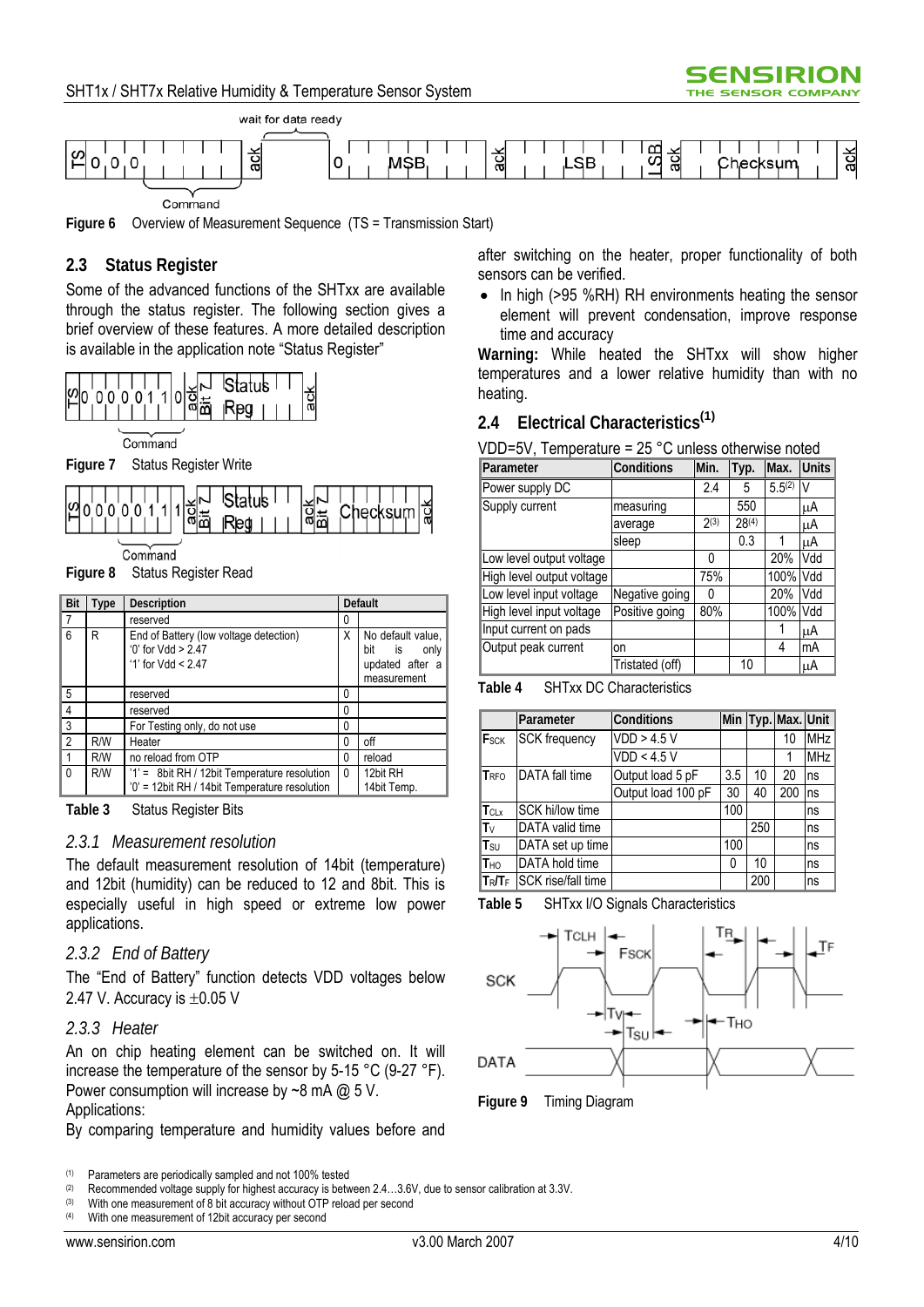# **3 Converting Output to Physical Values**

# **3.1 Relative Humidity 3.2 Temperature**

To compensate for the non-linearity of the humidity sensor and to obtain the full accuracy it is recommended to convert the readout with the following formula<sup>[1](#page-4-0)</sup>:

 $RH_{\text{linear}} = c_1+c_2 \cdot SO_{\text{PH}}+c_3 \cdot SO_{\text{PH}}^2$ 

| 1111941     | -  | .<br>ັ | .               |
|-------------|----|--------|-----------------|
| <b>SORH</b> | C1 | C2     | C <sub>3</sub>  |
| 12 bit      |    | 0.0405 | $*10-6$<br>-2.8 |
| 8 bit       |    | በ 648  | $7 * 10 - 4$    |

**Table 6** Humidity conversion coefficients

For simplified, less computation intense conversion formulas see application note "RH and Temperature Non-Linearity Compensation".

Values higher than 99% RH indicate fully saturated air and must be processed and displayed as 100%[2](#page-4-1) RH.

The humidity sensor has no significant voltage dependency. 100% 80% 60% **MPH** 40% 20%  $0%$ 500 1000 1500 2000 2500 3000 SORH sensor readout (12bit)

Figure 10 Conversion from SO<sub>RH</sub> to relative humidity

*3.1.1 Humidity Sensor RH/Temperature compensation*  For temperatures significantly different from 25 °C (~77 °F) the temperature coefficient of the RH sensor should be considered:

 $RH_{true} = (T_{\odot} - 25) \bullet (t_1 + t_2 \bullet SO_{RH}) + RH_{linear}$ 

| <b>SORH</b> | ٢1   | T٥      |
|-------------|------|---------|
| 12 bit      | በ በ1 | 0.00008 |
| 8 hit       | በ በ1 | 0.00128 |

**Table 7** Temperature compensation coefficients

This equals ~0.12 %RH / °C @ 50 %RH

The bandgap PTAT (Proportional To Absolute Temperature) temperature sensor is very linear by design. Use the following formula to convert from digital readout to temperature:

 $Temperature = d_1 + d_2 \cdot SO_T$ 

| <b>VDD</b>   | $d_1[^{\circ}C]$ | $d_1[^{\circ}F]$ | SO <sub>T</sub> | $d_2[^{\circ}C]$ | $d_2[^{\circ}F]$ |
|--------------|------------------|------------------|-----------------|------------------|------------------|
| 5٧           | $-40.00$         | $-40.00$         | 14bit           | 0.01             | 0.018            |
| 4V           | $-39.75$         | $-39.55$         | 12bit           | 0.04             | 0.072            |
| $3.5V^{(3)}$ | $-39.66$         | $-39.39$         |                 |                  |                  |
| $3V^{(3)}$   | $-39.60$         | $-39.28$         |                 |                  |                  |
| $2.5V^{(3)}$ | $-39.55$         | $-39.19$         |                 |                  |                  |

| SO <sub>T</sub> | $d_2[^{\circ}C]$   $d_2[^{\circ}F]$ |       |
|-----------------|-------------------------------------|-------|
| 14bit           | 0 01                                | 0.018 |
| 12bit           | 0.04                                | 0.072 |

**Table 8** Temperature conversion coefficients

For improved accuracies in extreme temperatures with more computation intense conversion formulas see application note "RH and Temperature Non-Linearity Compensation".

# **3.3 Dewpoint**

Since humidity and temperature are both measured on the same monolithic chip, the SHTxx allows superb dewpoint measurements. See application note "Dewpoint calculation" for more.

<span id="page-4-1"></span><sup>2</sup> If wetted excessively (strong condensation of water on sensor surface), sensor output signal can drop below 100%RH (even below 0%RH) in some cases, but sensor will recover completely when water droplets evaporate. Sensor is not damaged by water immersion or condensation.

l

.

3 For improved temperature accuracy with SHTxx-V4 set d1 for 3.5V: d1[°C]\_3.5V=-39.60 / d1[°F]\_3.5V=-39.28; for 3V: d1[°C]\_3V=-39.50 / d1[°F]\_3V=-39.10; for 2.5V: d1[°C]\_2.5V=-39.45 / d1[°F]\_2.5V=-39.01

<span id="page-4-0"></span><sup>&</sup>lt;sup>1</sup> Where  $S O_{RH}$  is the sensor output for relative humidity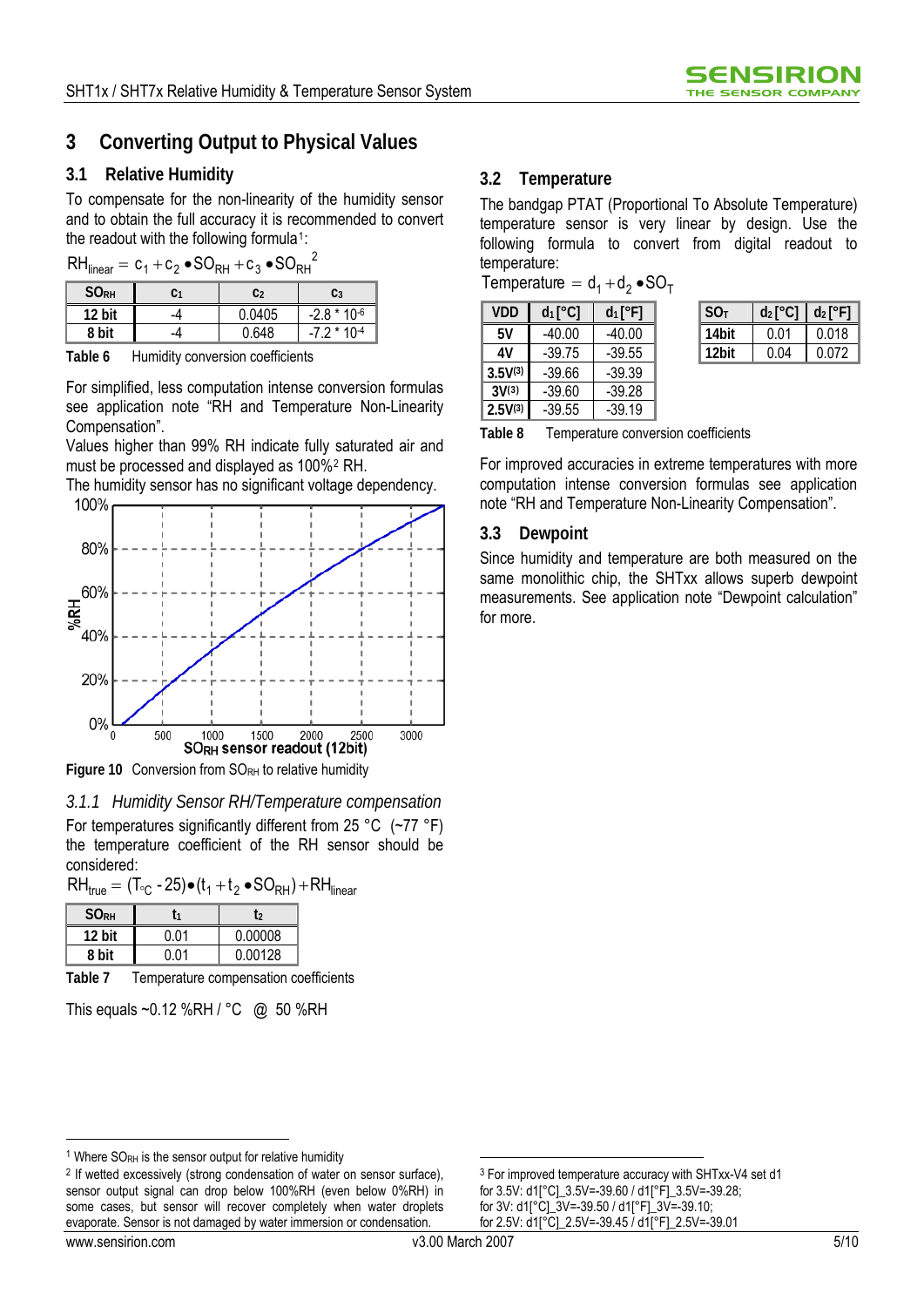# **4 Applications Information**



Conditions outside the recommended range may temporarily offset the RH signal up to  $\pm 3$  %RH. After return to normal conditions it will slowly return towards calibration state by itself. See 4.3 "Reconditioning Procedure" to accelerate this process. Prolonged exposure to extreme conditions may accelerate ageing. **4.8 Wiring Considerations and Signal Integrity** 

# **4.2 Exposure to Chemicals**

Chemical vapors may interfere with the polymer layers used for capacitive humidity sensors. The diffusion of chemicals into the polymer may cause a shift in both offset and sensitivity. In a clean environment the contaminants will slowly outgas. The reconditioning procedure described below will accelerate this process. High levels of pollutants may cause permanent damage to the sensing polymer.

The following reconditioning procedure will bring the sensor Please contact SENSIRION for detailed information. back to calibration state after exposure to extreme conditions or chemical vapors.

80-90 °C (176-194°F) at < 5 %RH for 24h (baking) followed by 20-30 °C (70-90°F) at > 74 %RH for 48h (re-hydration)

# **4.4 Temperature Effects**

The relative humidity of a gas strongly depends on its temperature. It is therefore essential to keep humidity sensors at the same temperature as the air of which the relative humidity is to be measured.

If the SHTxx shares a PCB with electronic components that give off heat it should be mounted far away and below the heat source and the housing must remain well ventilated.

To reduce heat conduction copper layers between the SHT1x and the rest of the PCB should be minimized and a slit may be milled in between (see figure 13).

# **4.5 Membranes**

A membrane may be used to prevent dirt from entering the housing and to protect the sensor. It will also reduce peak concentrations of chemical vapors. For optimal response times air volume behind the membrane must be kept to a minimum. For the SHT1x package Sensirion recommends the SF1 filter cap for optimal IP67 protection.

The SHTxx is not light sensitive. Prolonged direct exposure to sunshine or strong UV radiation may age the housing.

# **4.7 Materials Used for Sealing / Mounting**

Many materials absorb humidity and will act as a buffer, increasing response times and hysteresis. Materials in the vicinity of the sensor must therefore be carefully chosen. Recommended materials are: All Metals, LCP, POM (Delrin), PTFE (Teflon), PE, PEEK, PP, PB, PPS, PSU, PVDF, PVF. For sealing and gluing (use sparingly): High filled epoxy for electronic packaging (e.g. glob top, underfill), and Silicone. Outgassing of these materials may also contaminate the SHTxx (cf. 4.2). Store well ventilated after manufacturing or bake at 50°C for 24h to outgas contaminants before packing.

Carrying the SCK and DATA signal parallel and in close proximity (e.g. in wires) for more than 10cm may result in cross talk and loss of communication. This may be resolved by routing VDD and/or GND between the two data signals. Please see the application note "ESD, Latchup and EMC" for more information.

Power supply pins (VDD, GND) should be decoupled with a 100 nF capacitor if wires are used.

# **4.9 Qualifications**

**4.3 Reconditioning Procedure** Extensive tests were performed in various environments.

| Environment                                 | <b>Norm</b>              | Results <sup>(1)</sup>   |
|---------------------------------------------|--------------------------|--------------------------|
| Temperature                                 | JESD22-A104-B            | Within                   |
| Cycles                                      | -40 °C / 125 °C, 1000 cy | Specifications           |
| HAST                                        | JESD22-A110-B            | Reversible shift         |
| <b>Pressure Cooker</b>                      | 2.3 bar 125 °C 85 %RH    | by +2 %RH                |
| <b>High Temperature</b>                     | JESD22-A101-B            | Reversible shift         |
| and Humidity                                | 85 °C 85 %RH 1250h       | by +2 %RH                |
| Salt Atmosphere                             | DIN-50021ss              | Within Spec.             |
| <b>Condensing Air</b>                       |                          | Within Spec.             |
| Freezing cycles                             | $-20$ / $+90$ °C, 100 cy | Reversible shift         |
| fully submerged                             | 30min dwell time         | by +2 %RH                |
| Various Automotive DIN 72300-5<br>Chemicals |                          | Within<br>Specifications |

**Table 9** Qualification tests (excerpt)

# **4.10 ESD (Electrostatic Discharge)**

ESD immunity is qualified according to MIL STD 883E, method 3015 (Human Body Model at  $\pm 2$  kV)).

Latch-up immunity is provided at a force current of  $\pm 100$  mA with  $T_{amb}$  = 80 °C according to JEDEC 17. See application note "ESD, Latchup and EMC" for more information.

 $(1)$  The temperature sensor passed all tests without any detectable drift. Package and electronics also passed 100%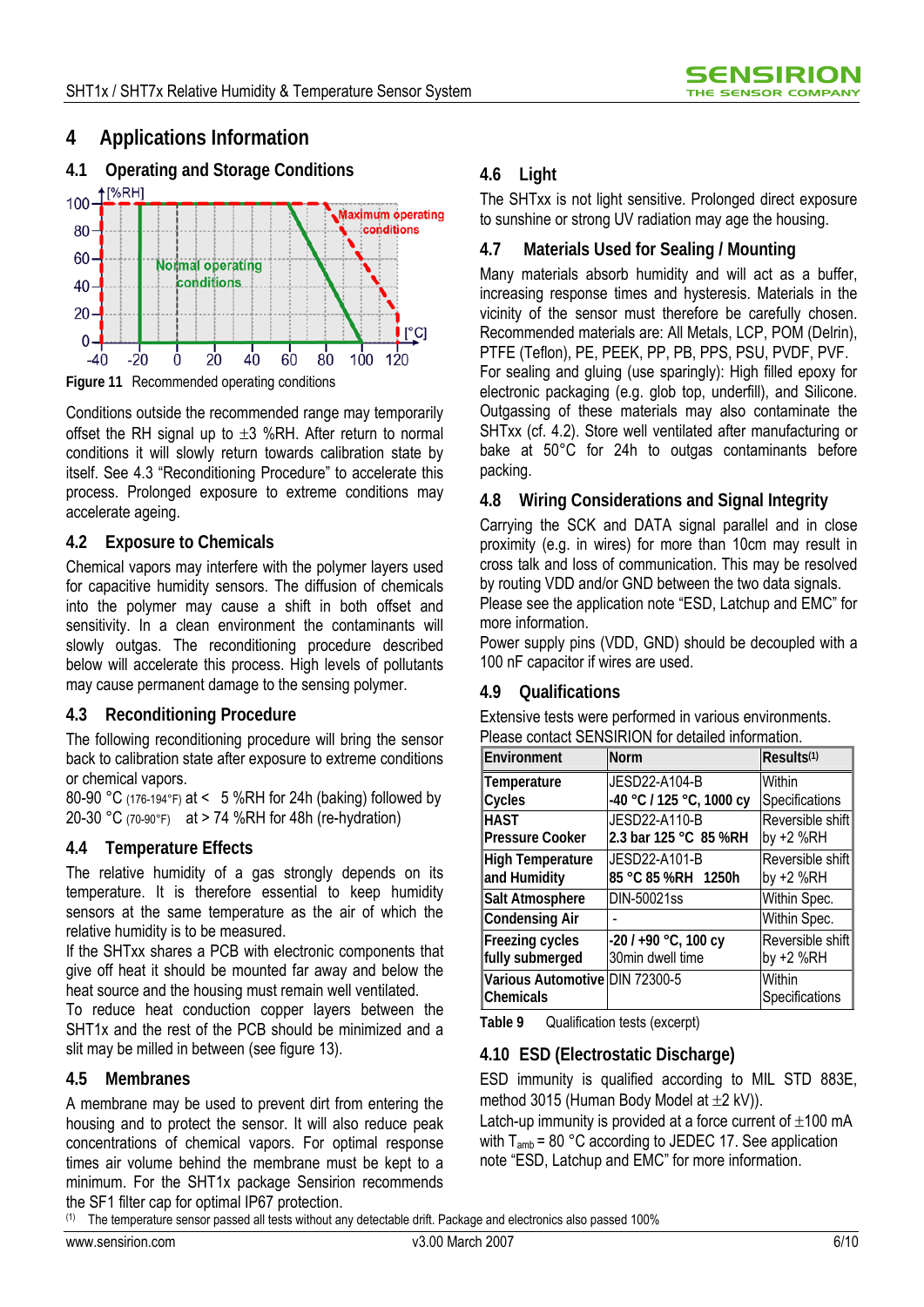# **5 Package Information**

# **5.1 SHT1x (surface mountable)**

| $\vert$ Pin    | Name        | Comment                                 |
|----------------|-------------|-----------------------------------------|
| $\overline{A}$ | <b>GND</b>  | Ground                                  |
| $\overline{2}$ | <b>DATA</b> | Serial data, bidirectional              |
| $\overline{3}$ | <b>SCK</b>  | Serial clock, input                     |
| $\overline{4}$ | VDD         | Supply                                  |
|                | NC.         | Remaining pins must be left unconnected |

**Table 10** SHT1x Pin Description

### *5.1.1 Package type*

The SHT1x is supplied in a surface-mountable LCC (Leadless Chip Carrier) type package. The sensors housing consists of a Liquid Crystal Polymer (LCP) cap with epoxy glob top on a standard 0.8 mm FR4 substrate. **The device is free of Pb, Cd and Hg. (Fully RoHS, WEEE compliant)**

Device size is 7.42 x 4.88 x 2.5 mm (0.29 x 0.19 x 0.1 inch) Weight 100 mg

For SHT1x-V3 the production date "wwy" (SHT1x-V4: lot number) is printed onto the sensor cap in white colored 3 digit alphanumeric numbers.

### *5.1.2 Delivery Conditions*

The SHT1x are shipped in 12mm tape at 100pcs or 400pcs. (SHT10 at 2000pcs only). Reels are individually labelled with barcode and human readable labels. The lot numbers allow full traceability through production, calibration and test.



**Figure 12** Tape configuration and unit orientation

### *5.1.3 Soldering Information*

Standard reflow soldering ovens may be used. For details please see application note "soldering procedure".

For manual soldering contact time must be limited to 5 seconds at up to 350 °C.

After soldering the devices should be stored at >74 %RH for at least 48h to allow the polymer to rehydrate.

Please consult the application note "Soldering procedure" for more information.

### *5.1.4 Mounting Examples*



Slit to minimize heat transfer from the PCB

**Figure 13** SHT1x PCB Mounting example

The SF1 membrane filter cap is available for optimal IP67 protection. When mounted through a housing the interior can be protected from the environment while still allowing high quality humidity measurements (see example below).



**Figure 14** SF1 IP67 filter cap mounting example



**Figure 15** SHT1x drawing and footprint dimensions in mm (inch)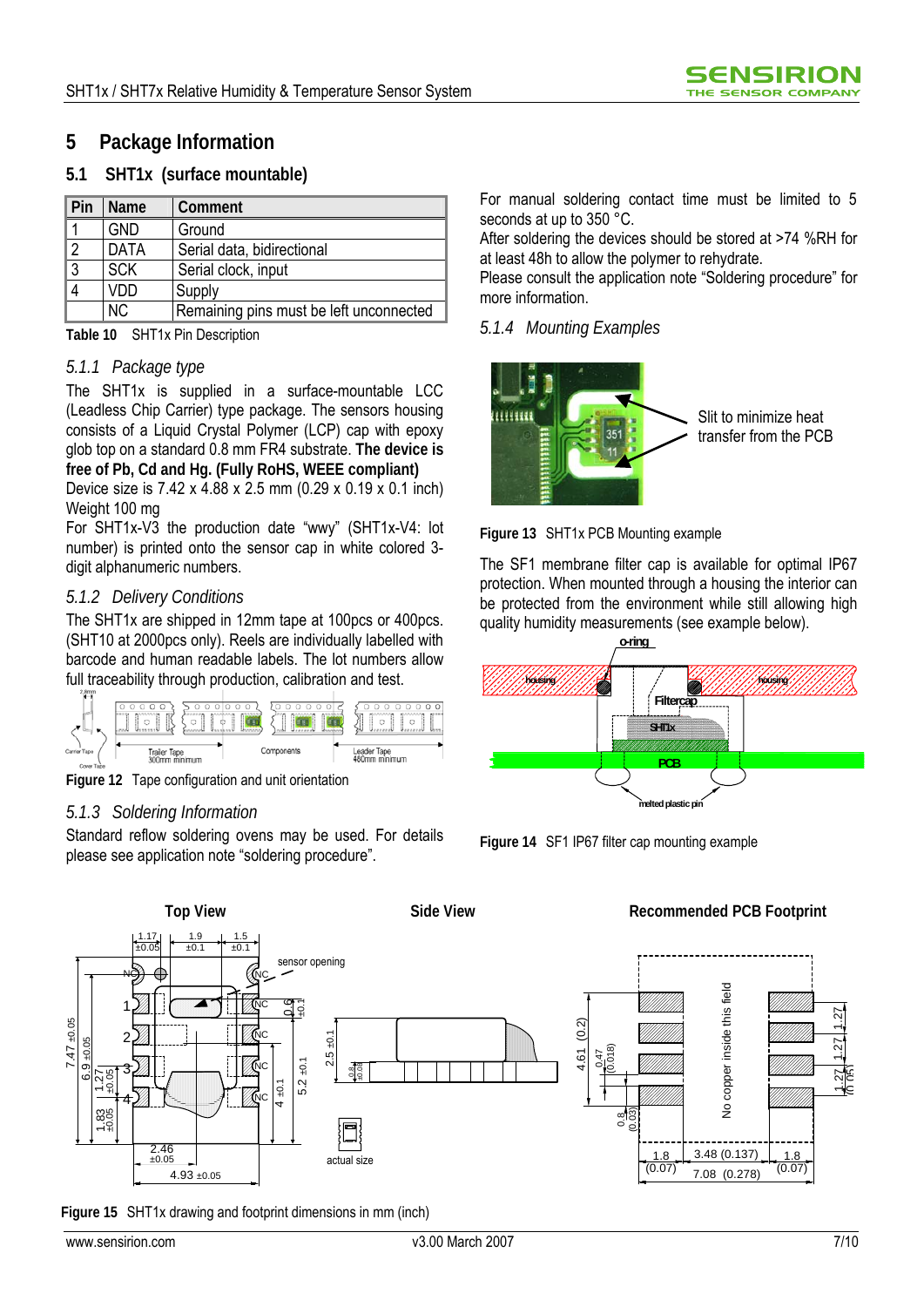### **5.2 SHT7x (4-pin single-in-line)**

| l Pin    | <b>Name</b> | Comment                   |  |
|----------|-------------|---------------------------|--|
|          | <b>SCK</b>  | Serial clock input        |  |
| $\Omega$ | חח/         | Supply                    |  |
| ാ        | GND         | Ground                    |  |
|          | DATA        | Serial data bidirectional |  |

**Table 11** SHT7x Pin Description

### *5.2.1 Package type[1](#page-7-0)*

The device is supplied in a single-in-line pin type package. The sensor housing consists of a Liquid Crystal Polymer (LCP) cap with epoxy glob top on a standard 0.6 mm FR4 substrate. **The device is free of Pb, Cd and Hg. (Fully RoHS, WEEE compliant)**

The sensor head is connected to the pins by a small bridge to minimize heat conduction and response times. The gold plated back side of the sensor head is connected to the GND pin.

A 100nF capacitor is mounted on the back side between VDD and GND.

All pins are gold plated to avoid corrosion. They can be soldered or mate with most 1.27 mm (0.05'') sockets e.g.: Preci-dip / Mill-Max 851-93-004-20-001 or similar

Total weight: 168 mg, weight of sensor head: 73 mg

For SHT7x-V3 the production date "wwy" (SHT1x-V4: lot number) is printed onto the sensor cap in white colored 3 digit alphanumeric numbers.

### *5.2.2 Delivery Conditions*

The SHT7x are shipped in 32 mm tape. These reeled parts in standard option are shipped with 500 units per 13 inch diameter reel. Reels are individually labelled with barcode and human readable labels.



**Figure 16** Tape configuration and unit orientation

### *5.2.3 Soldering Information[2](#page-7-1)*

Standard wave SHT7x soldering ovens may be used at maximum 235 °C for 20 seconds.

For manual soldering contact time must be limited to 5 seconds at up to 350 °C.



**Figure 17** SHT7x dimensions in mm (inch)

After wave soldering the devices should be stored at >74 %RH for at least 24 h to allow the polymer to rehydrate. Please consult the application note "Soldering procedure" for more information.

 $\overline{a}$ 

<span id="page-7-0"></span><sup>&</sup>lt;sup>1</sup> Other packaging options may be available on request.

<span id="page-7-1"></span><sup>2</sup> For maximum accuracy do not solder SHT75!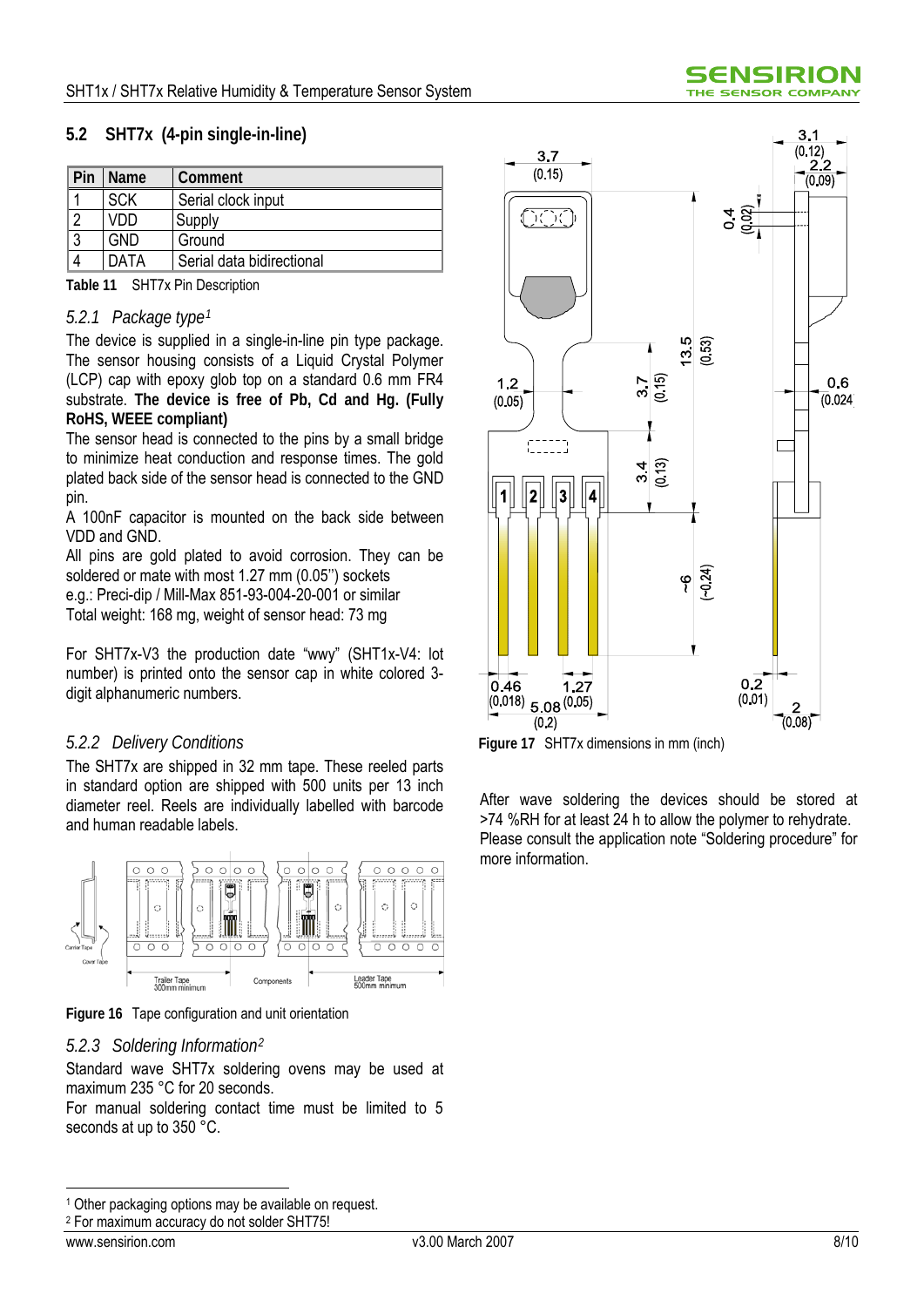| Date             | <b>Version</b> | Page(s)  | Changes                                                          |
|------------------|----------------|----------|------------------------------------------------------------------|
| February 2002    | Preliminary    | $1-9$    | First public release                                             |
| <b>June 2002</b> | Preliminary    |          | Added SHT7x information                                          |
| March 2003       | Final $v2.0$   | $1 - 9$  | Major remake, added application information etc.                 |
|                  |                |          | Various small modifications                                      |
|                  | V2.01          | $1 - 9$  | Typos, Graph labeling                                            |
| <b>July 2004</b> | V2.02          | $1 - 9$  | Improved specifications, added SF1 information, improved wording |
| April 2005       | V2.03          | $1 - 2$  | Added SHT10 information                                          |
| May 2005         | V2.04          | $1 - 9$  | Changed company address                                          |
| March 2006       | V2.05          | $1 - 10$ | Changed disclaimer                                               |
| March 2007       | V3.00          | $1 - 10$ | Data sheet valid for SHTxx-V4 and SHTxx-V3                       |

# **6 Revision history**

The latest version of this document and all application notes can be found at: www.sensirion.com/humidity

# **7 Important Notices**

### **7.1 Warning, personal injury**

**Do not use this product as safety or emergency stop devices or in any other application where failure of the product could result in personal injury. Do not use this product for applications other than its intended and authorized use. Before installing, handling, using or servicing this product, please consult the data sheet and application notes. Failure to comply with these instructions could result in death or serious injury.**

If the Buyer shall purchase or use SENSIRION products for any unintended or unauthorized application, Buyer shall defend, indemnify and hold harmless SENSIRION and its officers, employees, subsidiaries, affiliates and distributors against all claims, costs, damages and expenses, and reasonable attorney fees arising out of, directly or indirectly, any claim of personal injury or death associated with such unintended or unauthorized use, even if SENSIRION shall be allegedly negligent with respect to the design or the manufacture of the product.

### **7.2 ESD Precautions**

The inherent design of this component causes it to be sensitive to electrostatic discharge (ESD). To prevent ESD-induced damage and/or degradation, take customary and statutory ESD precautions when handling this product.

See application note "ESD, Latchup and EMC" for more information.

### **7.3 Warranty**

SENSIRION warrants solely to the original purchaser of this product for a period of 12 months (one year) from the date of delivery that this product shall be of the quality, material and workmanship defined in SENSIRION's published specifications of the product. Within such period, if proven to be defective, SENSIRION shall repair and/or replace this product, in SENSIRION's discretion, free of charge to the Buyer, provided that:

• notice in writing describing the defects shall be given to SENSIRION within fourteen (14) days after their appearance;

- such defects shall be found, to SENSIRION's reasonable satisfaction, to have arisen from SENSIRION's faulty design, material, or workmanship;
- the defective product shall be returned to SENSIRION's factory at the Buyer's expense; and
- the warranty period for any repaired or replaced product shall be limited to the unexpired portion of the original period.

This warranty does not apply to any equipment which has not been installed and used within the specifications recommended by SENSIRION for the intended and proper use of the equipment. EXCEPT FOR THE WARRANTIES EXPRESSLY SET FORTH HEREIN, SENSIRION MAKES NO WARRANTIES, EITHER EXPRESS OR IMPLIED, WITH RESPECT TO THE PRODUCT. ANY AND ALL WARRANTIES, INCLUDING WITHOUT LIMITATION, WARRANTIES OF MERCHANTABILITY OR FITNESS FOR A PARTICULAR PURPOSE, ARE EXPRESSLY EXCLUDED AND DECLINED.

SENSIRION is only liable for defects of this product arising under the conditions of operation provided for in the data sheet and proper use of the goods. SENSIRION explicitly disclaims all warranties, express or implied, for any period during which the goods are operated or stored not in accordance with the technical specifications.

SENSIRION does not assume any liability arising out of any application or use of any product or circuit and specifically disclaims any and all liability, including without limitation consequential or incidental damages. All operating parameters, including without limitation recommended parameters, must be validated for each customer's applications by customer's technical experts. Recommended parameters can and do vary in different applications.

SENSIRION reserves the right, without further notice, (i) to change the product specifications and/or the information in this document and (ii) to improve reliability, functions and design of this product.

Copyright© 2007, SENSIRION.

CMOSens® is a trademark of Sensirion All rights reserved.